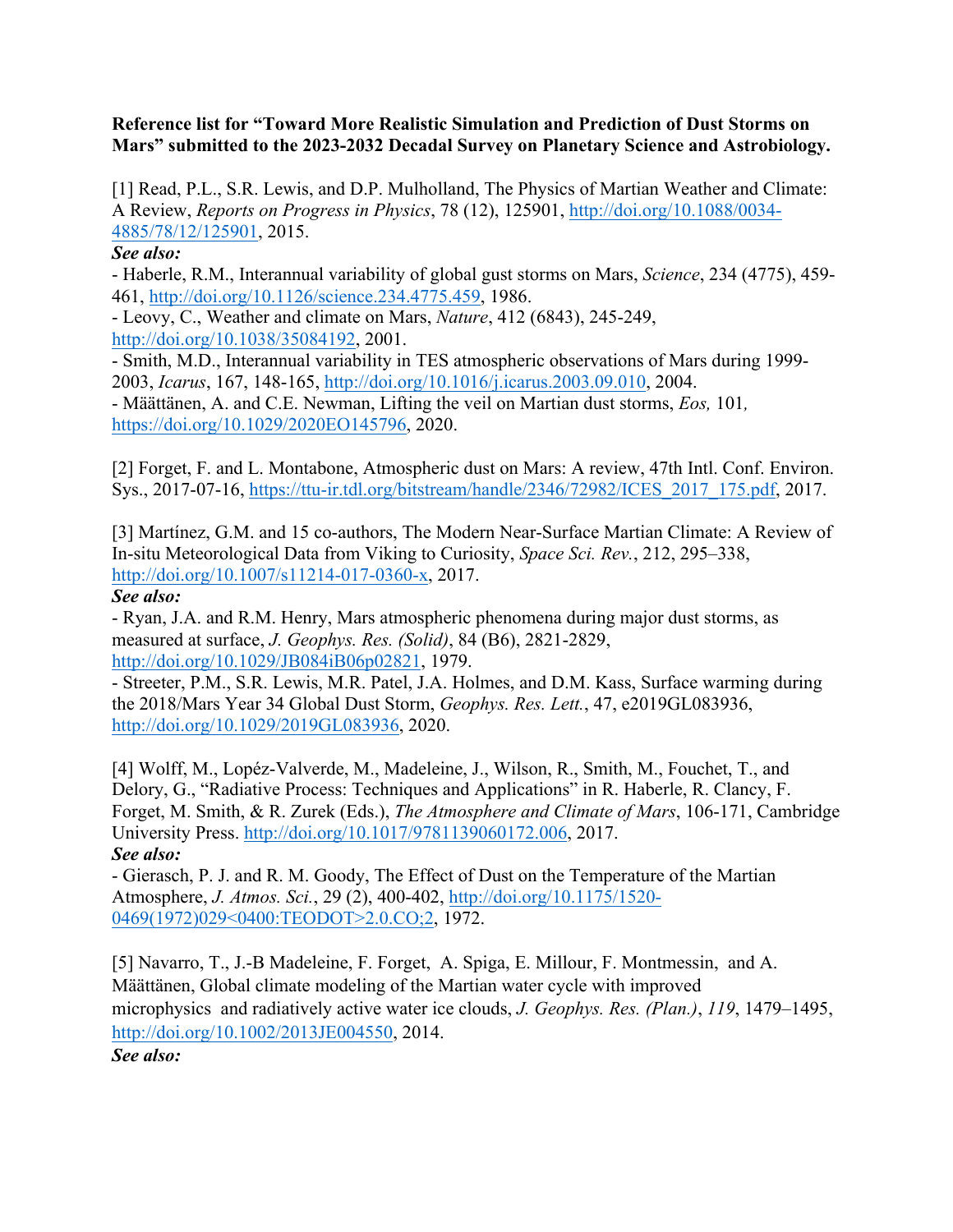- Kahre, M.A., J.L.Hollingsworth, R.M.Haberle and R.J.Wilson, Note: Coupling the Mars dust and water cycles: The importance of radiative-dynamic feedbacks during northern hemisphere summer, *Icarus*, 260, 477-480, http://doi.org/10.1016/j.icarus.2014.07.017, 2015.

- Lee, C., M.I. Richardson, C.E. Newman and M.A. Mischna, The sensitivity of solsticial pauses to atmospheric ice and dust in the MarsWRF General Circulation Model, *Icarus*, 311, 23-34, http://doi.org/10.1016/j.icarus.2018.03.019, 2018.

- Neary L. and F. Daerden, The GEM-Mars general circulation model for Mars: Description and evaluation, *Icarus*, 300, 458-476, http://doi.org/10.1016/j.icarus.2017.09.028, 2018.

[6] Heavens, N.G., D.M. Kass, and J.H. Shirley, Dusty deep convection in the Mars Year 34 planet-encircling dust event, *J. Geophys. Res. (Plan.)*, 124, 2863-2892, http://doi.org/10.1029/2019JE006110, 2019.

[7] MEPAG, Mars Scientific Goals, Objectives, Investigations, and Priorities: 2020. D. Banfield, ed., https://mepag.jpl.nasa.gov/reports/MEPAGGoals\_2020\_MainText\_Final.pdf, 2020.

[8] Kass, D. M., J.T. Schofield, A. Kleinböhl, D.J. McCleese, N.G. Heavens, J.H. Shirley, and L.J. Steele, Mars Climate Sounder observation of Mars' 2018 global dust storm. *Geophys. Res. Lett.*, 46, http://doi.org/10.1029/2019GL083931, 2019. *See also:*

- Smith, M.D., Conrath, B.J., Pearl, J.C., Christensen, P.R., Thermal Emission Spectrometer Observations of Martian Planet-Encircling Dust Storm 2001A, *Icarus*, 157, 259-263, http://doi.org/10.1006/icar.2001.6797, 2002.

[9] Viúdez-Moreiras, D., C.E. Newman, M. de la Torre, G. Martínez, S. Guzewich, M. Lemmon, J. Pla-García, M.D. Smith, A.-M. Harri, M. Genzer, A. Vicente-Retortillo, A. Lepinette, J.A. Rodriguez-Manfredi, A.R. Vasavada, and J. Gómez-Elvira, Effects of the MY34/2018 global dust storm as measured by MSL REMS in Gale crater. *J. Geophy. Res. (Plan.)*, 124, 1899-1912, http://doi.org/10.1029/2019JE005985, 2019.

[10] Wilson, R.J. and K.P. Hamilton, Comprehensive model simulation of thermal tides in the martian atmosphere, *J. Atmos. Sci*., 53, 1290-1326, https://doi.org/10.1175/1520- 0469(1996)053<1290:CMSOTT>2.0.CO;2, 1996.

## *See also:*

- Zurek, R.W. and C.B. Leovy, Thermal tides in the dusty martian atmosphere: a verification of theory, *Science*, 213 (4506), 437-439, http://doi.org/10.1126/science.213.4506.437, 1981. - Battalio, M. and H. Wang, Eddy evolution during large dust storms, *Icarus*, 338, 113507, https://doi.org/10.1016/j.icarus.2019.113507, 2020.

[11] Bonev, B.P., G.B. Hansen, D.A. Glenar, P.B. James, and J.E. Bjorkman, Albedo models for the residual south polar cap on Mars: Implications for the stability of the cap under nearperihelion global dust storm conditions, *Plan. Space Sci.*, 56 (2), 181-193, http://doi.org/10.1016/j.pss.2007.08.003, 2008.

[12] Stcherbinine, A., M. Vincendon, F. Montmessin, M.J. Wolff, O. Korablev, A. Fedorova, A. Trokhimovskiy, A. Patrakeev, G. Lacombe, L. Baggio, and A. Shakun, Martian Water Ice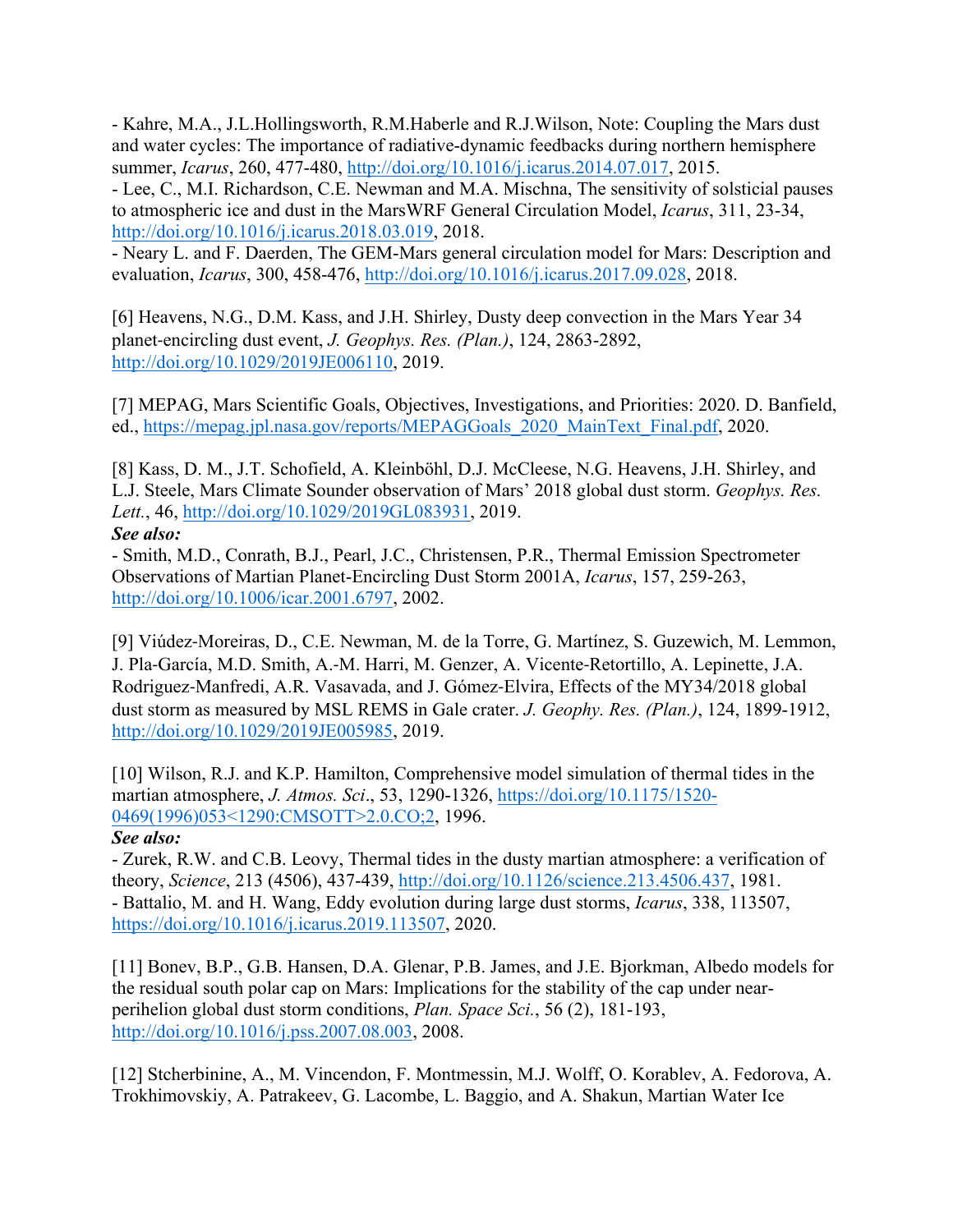Clouds During the 2018 Global Dust Storm as Observed by the ACS-MIR Channel Onboard the Trace Gas Orbiter, *J. Geophy. Res. (Plan.)*, 125, e2019JE006300, http://doi.org/10.1029/2019JE006300, 2020.

[13] Pankine, A.A. and L.K. Tamppari, MGS TES observations of the water vapor in the martian southern polar atmosphere during spring and summer, *Icarus*, 331, 26-48, https://doi.org/10.1016/j.icarus.2019.05.010, 2019.

[14] Chaufray, J.-Y., M. Chaffin, J. Deighan, S. Jain, N. Schneider, M. Mayyasi, and B. Jakosky, Effect of the 2018 Martian global dust storm on the  $CO<sub>2</sub>$  density in the lower nightside thermosphere observed from MAVEN/IUVS Lyman-alpha absorption, *Geophys. Res. Lett.*, 47, e2019GL082889, https://doi.org/10.1029/2019GL082889, 2020. *See also:*

- Withers, P. and R. Pratt, An observational study of the response of the upper atmosphere of Mars to lower atmospheric dust storms, *Icarus*, 225 (1), 378-389, https://doi.org/10.1016/j.icarus.2013.02.032, 2013.

- Jain, S.K., S.W. Bougher, J. Deighan, N.M. Schneider, F. Gonzalez-Galindo, A.I.F. Stewart, R. Sharrar, D. Kass, J. Murphy, D. Pawlowski, Martian thermospheric warming associated with the Planet Encircling Dust Event of 2018. *Geophys. Res. Lett.*, 47, e2019GL085302, http://doi.org/10.1029/2019GL085302, 2020.

[15] Fang, X., Ma, Y., Lee, Y., Bougher, S., Liu, G., Benna, M., P. Mahaffy, L. Montabone, D. Pawlowski, C. Dong, Y. Dong, and B. Jakosky, Mars dust storm effects in the ionosphere and magnetosphere and implications for atmospheric carbon loss, *J. Geophys. Res. (Space Phys.)*, 125, e2019JA026838, https://doi.org/10.1029/2019JA026838, 2020. *See also:*

- Felici, M., P. Withers, M.D. Smith, F. González-Galindo, K. Oudrhiri, and D. Kahan, D., MAVEN ROSE observations of the response of the Martian ionosphere to dust storms, *J. Geophys. Res. (Space Phys.)*, 125, e2019JA027083, https://doi.org/10.1029/2019JA027083, 2020.

- Girazian, Z., Z. Luppen, D.D. Morgan, F. Chu, L. Montabone, E.M.B. Thiemann, D.A. Gurnett, J. Halekas, A.J. Kopf, and F. Němec, Variations in the ionospheric peak altitude at Mars in response to dust storms: 13 years of observations from the Mars Express Radar Sounder, *J. Geophys. Res. (Plan.)*, 125, e2019JE006092, https://doi.org/10.1029/2019JE006092, 2020. - Lee, Y., X. Fang, M. Gacesa, Y. Ma, V. Tenishev, P. Mahaffy, C. Dong, M. Combi, S. Bougher, and B. Jakosky, Effects of global and regional dust storms on the Martian hot O corona and photochemical loss, *J. Geophys. Res. (Space Phys.)*, 125, e2019JA027115, http://doi.org/10.1029/2019JA027115, 2020.

[16] Aoki, S. and 19 co-authors, Water vapor vertical profiles on Mars in dust storms observed by TGO/NOMAD, *J. Geophys. Res. (Plan.)*, 124, 3482-3497, https://doi.org/10.1029/2019JE006109, 2019.

## *See also:*

- Chaffin, M.S., J. Deighan, N.M. Schneider, and A.I.F. Stewart, Elevated atmospheric escape of atomic hydrogen from Mars induced by high-altitude water, *Nat. Geosci.*, 10, 174-178, https://doi.org/10.1038/ngeo2887, 2017.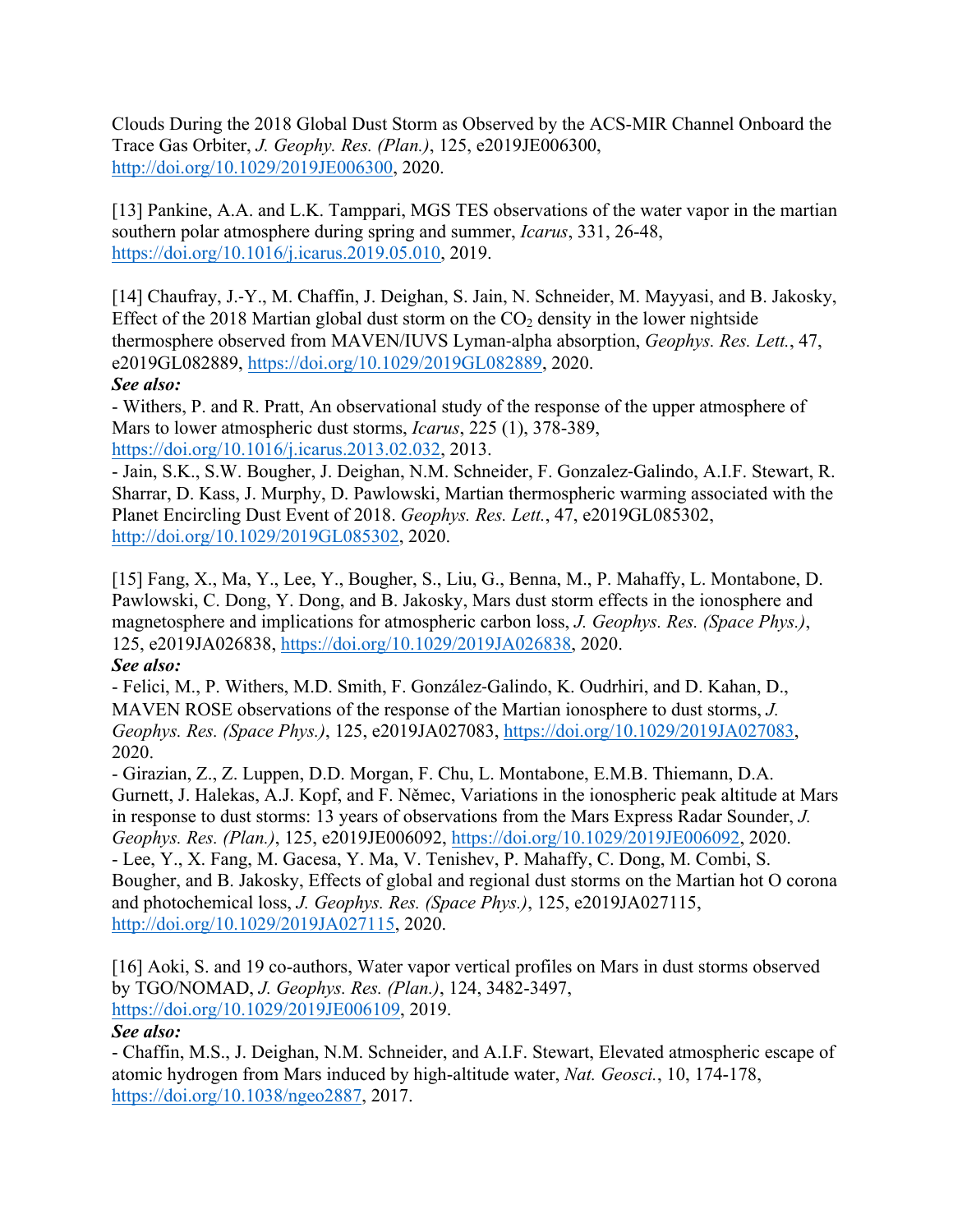- Heavens, N.G., A. Kleinböhl, M.S. Chaffin, J.S. Halekas, D.M. Kass, P.O. Hayne, D.J. McCleese, S. Piqueux, J.H. Shirley, and J.T. Schofield, Hydrogen escape from Mars enhanced by deep convection in dust storms, *Nat. Astron.* 2, 126-132, https://doi.org/10.1038/s41550-017- 0353-4, 2018.

- Fedorova, A.A. and 21 co-authors, Stormy water on Mars: The distribution and saturation of atmospheric water during the dusty season, *Science*, 367 (6475), 297-300, https://doi.org/10.1126/science.aay9522, 2020.

- Neary, L. and 23 co-authors, Explanation for the increase in high-altitude water on Mars observed by NOMAD during the 2018 global dust storm, *Geophys. Res. Lett.*, 47, e2019GL084354, https://doi.org/10.1029/2019GL084354, 2020.

[17] Laskar, J., A.C.M. Correia, M. Gastineau, F. Joutel, B. Levrard and P. Robutel, Long term evolution and chaotic diffusion of the insolation quantities of Mars, *Icarus*, 170, 343–364, https://doi.org/10.1016/j.icarus.2004.04.005, 2004.

## *See also:*

- Toon, O.B., J.B. Pollack, W. Ward, J.A. Burns, and K. Bilski, The astronomical theory of climatic change on Mars, *Icarus*, 44, 552-607, https://doi.org/10.1016/0019-1035(80)90130-X, 1980.

- Jakosky, B.M. and M.H. Carr, Possible precipitation of ice at low latitudes of Mars during periods of high obliquity, *Nature*, 315, 559-561, https://doi.org/10.1038/315559a0, 1985.

[18] Haberle, R.M., J.R. Murphy, and J. Schaeffer, Orbital change experiments with a Mars general circulation model, *Icarus*, 161 (1), 66-89, https://doi.org/10.1016/S0019-1035(02)00017- 9, 2003.

## *See also:*

- Newman, C.E., S.R. Lewis, and P.L. Read, The atmospheric circulation and dust activity in different orbital epochs on Mars, *Icarus*,174 (1), 135-160, https://doi.org/10.1016/j.icarus.2004.10.023, 2005.

[19] Becerra, P., M.M. Sori, and S. Byrne, Signals of astronomical climate forcing in the exposure topography of the North Polar Layered Deposits of Mars, *Geophys. Res. Lett.*, 44, 62- 70, https://doi.org/10.1002/2016GL071197, 2017.

# *See also:*

- Laskar, J., B. Levrard and J.F. Mustard, Orbital forcing of the martian polar layered deposit, *Nature*, 419, 375–377, https://doi.org/10.1038/nature01066, 2002.

- Phillips, R.J. and 26 co-authors, Mars North Polar Deposits: Stratigraphy, Age, and Geodynamical Response, *Science*, 320 (1182), http://doi.org/10.1126/science.1157546, 2008. - Smith et al., *A Case for Mars Polar Science in the Solar System*, White Paper submitted to the 2023-2032 Planetary Science and Astrobiology Decadal Survey, https://mepag.jpl.nasa.gov/reports.cfm?expand=decadal, 2020.

[20] Hvidberg, C.S., K.E. Fishbaugh, M. Winstrup, A. Svensson, S. Byrne, K.E. Herkenhoff, Reading the climate record of the martian polar layered deposits, *Icarus*, 221, 405-419, http://doi.org/10.1016/j.icarus.2012.08.009, 2012. *See also:*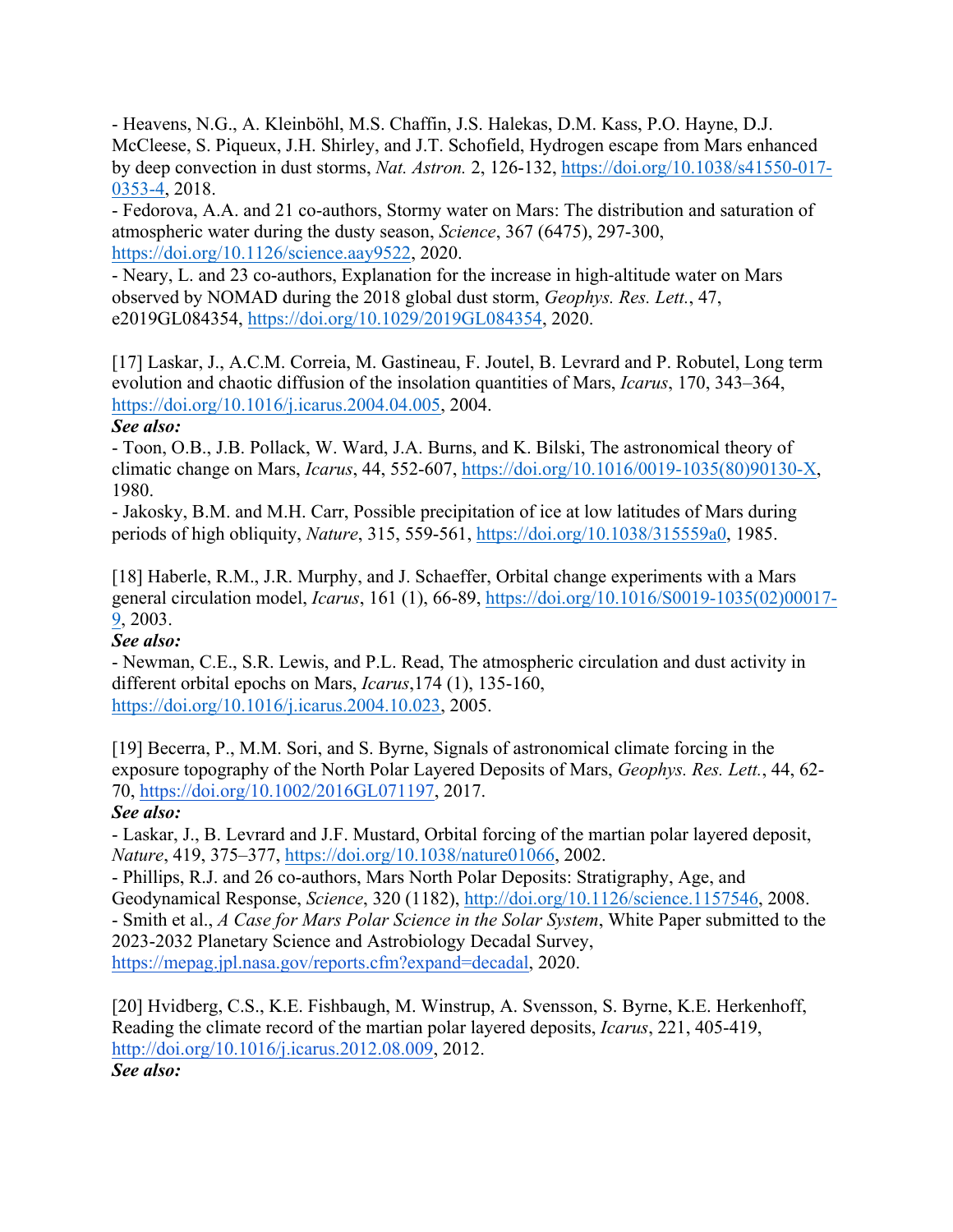- Levrard, B., F. Forget, F. Montmessin, and J. Laskar, Recent formation and evolution of northern Martian polar layered deposits as inferred from a Global Climate Model, *J. Geophys. Res.*, 112, E06012, http://doi.org/10.1029/2006JE002772, 2007.

[21] Colaprete, A., J.R. Barnes, R.M. Haberle, J.L. Hollingsworth, H.H. Kieffer, and T.N. Titus, Albedo of the south pole on Mars determined by topographic forcing of atmosphere dynamics, *Nature*, 435 (7039), 184-8, http://doi.org/10.1038/nature03561, 2005. *See also:*

- Cornwall, C. and T.N. Titus, A comparison of Martian north and south polar cold spots and the long-term effects of the 2001 global dust storm, *J. Geophys. Res. (Plan.)*, 115, E06011, http://doi.org/10.1029/2009JE003514, 2010.

[22] Fenton, L.K., Aeolian processes on Mars: atmospheric modeling and GIS analysis. Dissertation (Ph.D.), California Institute of Technology, https://resolver.caltech.edu/CaltechETD:etd-03052003-124751, 2003.

[23] Grotzinger J.P. and R.E. Milliken, "Sedimentary rock record of Mars: Distributions, origins, and global stratigraphy" in *Sedimentary Geology of Mars* (J. Grotzinger and R. Milliken, eds.), pp. 1-48, SEPM Spec. Publ. 102, Society for Sedimentary Geology, Tulsa, https://doi.org/10.2110/pec.12.102.0001, 2012.

*See also:*

- Lewis, K.W., O. Aharonson, J.P. Grotzinger, R.L. Kirk, A.S. McEwen, T.-A. Suer, Quasi-Periodic Bedding in the Sedimentary Rock Record of Mars, *Science*, 322 (5907), 1532-1535, http://doi.org/10.1126/science.1161870, 2008.

[24] Golombek, M.P., N.H. Warner, V. Ganti, M.P. Lamb, T.J. Parker, R.L. Fergason, and R. Sullivan, Small crater modification on Meridiani Planum and implications for erosion rates and climate change on Mars, *J. Geophys. Res. (Plan.)*, 119, 2522–2547, http://doi.org/10.1002/2014JE004658, 2014.

## *See also:*

- Greeley. R., R.N. Leach, S.H. Williams, B.R. White, J.B. Pollack, D.H. Krinsley, and J.R. Marshall, Rate of wind abrasion on Mars, *J. Geophys. Res*. *(Solid)*, 87 (B2), 10009–24, https://doi.org/10.1029/JB087iB12p10009, 1982.

- Armstrong, J.C. and C.B. Leovy, Long term wind erosion on Mars, *Icarus*, 176 (1), 57-74, http://doi.org/10.1016/j.icarus.2005.01.005, 2005.

[25] Farley, K.A. and 24 co-authors, In Situ Radiometric and Exposure Age Dating of the Martian Surface, *Science*, 343 (6169), 1247166, http://doi.org/10.1126/science.1247166, 2014.

[26] Chen, A., A. Vasavada, A. Cianciolo, J. Barnes, D. Tyler, S. Rafkin, D. Hinson, and S.R. Lewis, Atmospheric risk assessment for the Mars Science Laboratory entry, descent, and landing system, in: 2010 IEEE Aerospace Conference Proceedings, pp. 1-12, https://doi.org/10.1109/AERO.2010.5447015, 2010.

*See also:*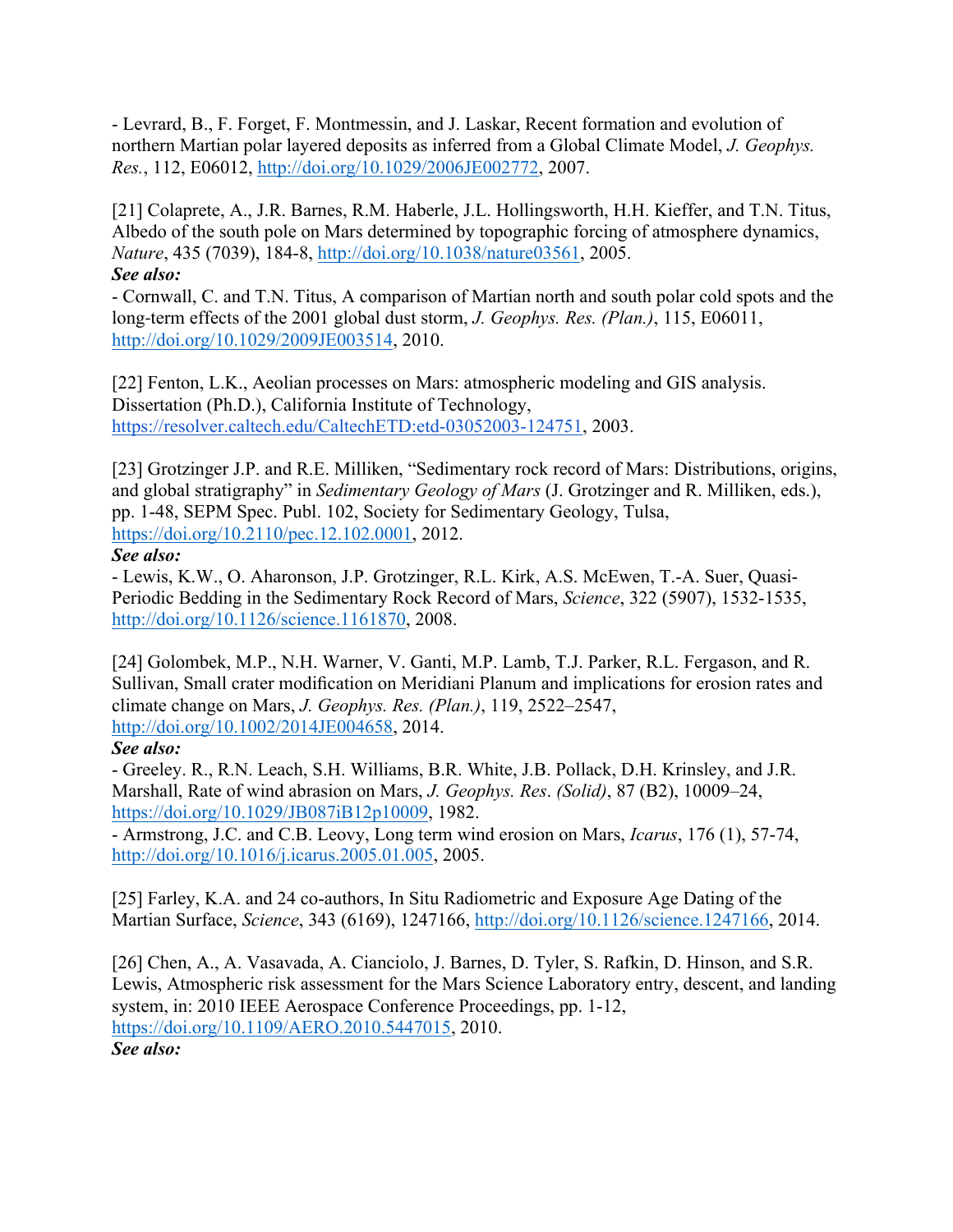- Desjean, M.-C., Dust Knowledge on Mars and dust properties available for landing and landed vehicles and assets, 47th Intl. Conf. Environ. Sys., 2017-07-16, https://ttuir.tdl.org/bitstream/handle/2346/72977/ICES\_2017\_169.pdf, 2017.

[27] Spry, J.A., J.D. Rummel, M.S. Race, and C.A. Conley, "Three Faces of Martian Dust: Dust for Cover, Dust to Breathe, and Dust Everywhere" in *Dust in the Atmosphere of Mars and its Impact on Human Exploration*, eds. R.L. Kerschmann, J.S. Levine, and D. Winterhalter, LPI Contrib. No. 1966, https://www.hou.usra.edu/meetings/marsdust2017/pdf/6035.pdf, 2017. *See also:*

- Gaier, J., The Effects of Lunar Dust on EVA Systems During the Apollo Missions, NASA/TM—2005-213610, https://history.nasa.gov/alsj/TM-2005-213610.pdf, 2005.

[28] McClean, J.B., J.P. Merrison, J.J. Iversen, M. Azimian, A. Wiegmann, W.T. Pike, and M.H. Hecht, Filtration of simulated Martian atmosphere for in-situ oxygen production, Plan. Space Sci., 191, 104975, https://doi.org/10.1016/j.pss.2020.104975, 2020.

[29] Callas, J.L., M.P. Golombek, and A.A. Fraeman, Mars Exploration Rover Opportunity End of Mission Report, JPL Technical Report #JPL-CL-19-7647, http://hdl.handle.net/2014/47103, 2019.

[30] Newman, C.E., M.A. Mischna, M.I. Richardson, and J.H. Shirley, Impact on Mars dust storm variability of postulated orbit-spin coupling with parameterized dust lifting and radiatively active dust transport, *Icarus*, http://doi.org/10.1016/j.icarus.2018.07.023, 317, 649-668, 2019. *See also:*

- Shirley, J.H., Solar system dynamics and global-scale dust storms on Mars, *Icarus*, 252, 128- 144, https://doi.org/10.1016/j.icarus.2014.09.038, 2015.

[31] Wang, H. and M.I. Richardson, The origin, evolution, and trajectory of large dust storms on Mars during Mars years 24–30 (1999–2011), *Icarus*, 251, 112-127, https://doi.org/10.1016/j.icarus.2013.10.033, 2015.

### *See also:*

- Wang, H., M.I. Richardson, R.J. Wilson, A.P. Ingersoll and A.D. Toigo, Cyclones, tides, and the origin of a cross-equatorial dust storm on Mars, *Geophys. Res. Lett*., 30 (9), 1488, http://doi.org/10.1029/2002GL016828, 2003.

[32] Wolkenberg, P., Giuranna, M., Smith, M.D., Grassi, D., and Amoroso, M., Similarities and differences of global dust storms in MY 25, 28, and 34, *J. Geophy. Res. (Plan.)*, 125, e2019JE006104, http://doi.org/10.1029/2019JE006104, 2020.

[33] Cantor, B.A., P.B. James, M. Caplinger, and M.J. Wolff, Martian dust storms: 1999 Mars Orbiter Camera observations. *J. Geophys. Res*., 106, 23653-26687, https://doi.org/10.1029/2000JE001310, 2001.

[34] Neakrase, L.D.V., M.R. Balme, F. Esposito, T. Kelling, M. Klose, J.F. Kok, B. Marticorena, J. Merrison, M. Patel, and G. Wurm, Particle Lifting Processes in Dust Devils, *Space Sci. Rev*., 203, 347-376, http://doi.org/10.1007/s11214-016-0296-6, 2016.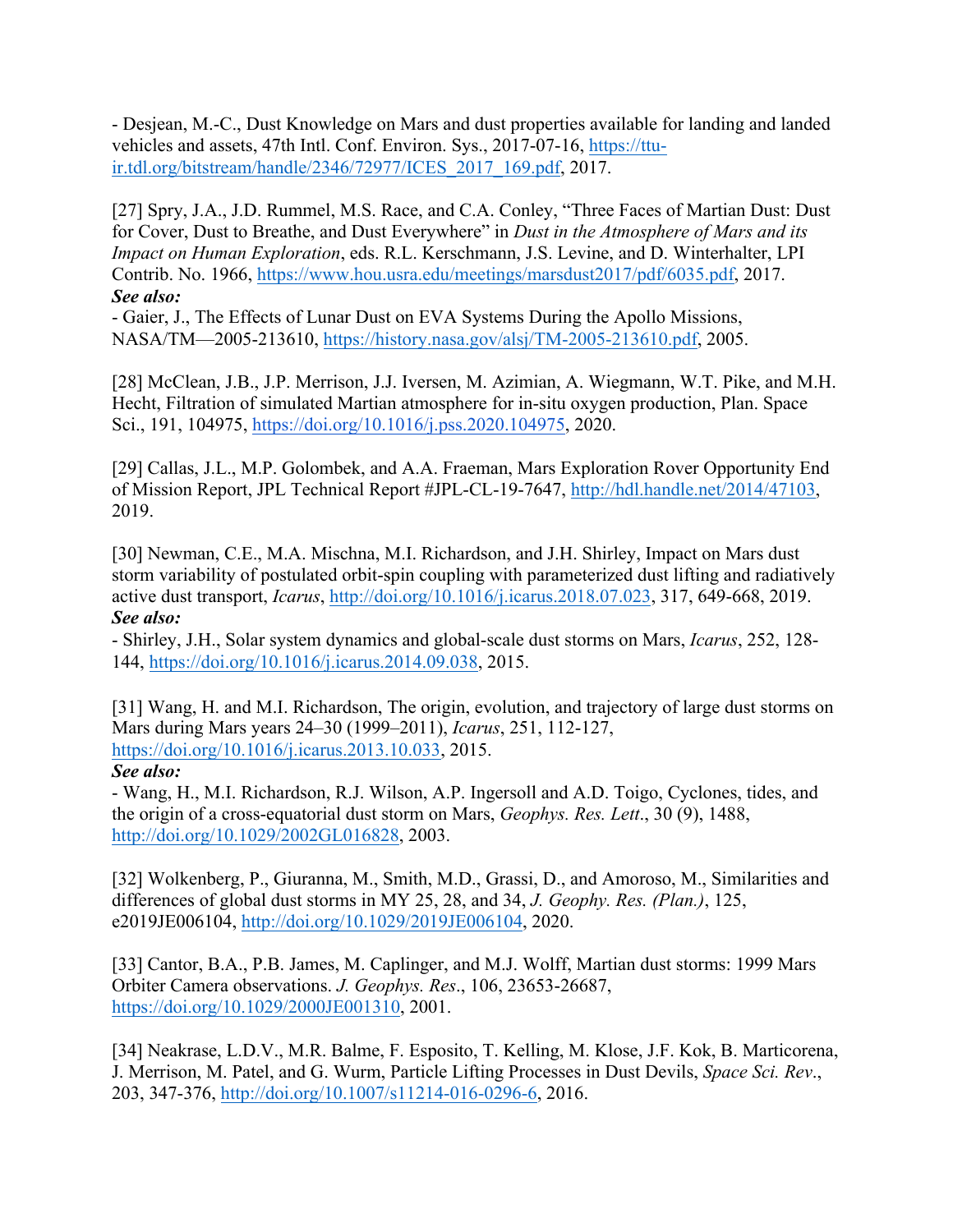## *See also:*

- Wurm, G., J. Teiser, and D. Reiss, Greenhouse and thermophoretic effects in dust layers: The missing link for lifting of dust on Mars, *GRL*, **35**, L10201, http://doi.org/10.1029/2008GL033799, 2008.

[35] Newman, C.E., S.R. Lewis, P.L., Read, and F. Forget, Modeling the Martian dust cycle. 1: Representations of dust transport processes, *J. Geophys. Res. (Planets)*, 107 (E12), Art. No. 5123, http://doi.org/10.1029/2002JE001910, 2002.

*See also:*

- Basu, S., M.I. Richardson and R.J. Wilson, Simulation of the Martian dust cycle with the GFDL Mars GCM, *J. Geophys. Res*., 109, E11006, http://doi.org/10.1029/2004JE002243, 2004. - Kahre, M.A., J.R. Murphy and R.M. Haberle, Modeling the Martian dust cycle and surface dust reservoirs with the NASA Ames general circulation model, *J. Geophys. Res*., 111, E06008, http://doi.org/10.1029/2005JE002588, 2006.

[36] Kahre, M.A., J.R. Murphy, C.E. Newman, R. J. Wilson, B.A. Cantor, M.T. Lemmon, and M.J. Wolff, "The Mars Dust Cycle" in R. Haberle, R. Clancy, F. Forget, M. Smith, & R. Zurek (Eds.), *The Atmosphere and Climate of Mars*, 295-337, Cambridge University Press, http://doi.org/10.1017/9781139060172.010, 2017.

[37] Basu, S., R.J. Wilson, M.I. Richardson, and A.P. Ingersoll, Simulation of spontaneous and variable global dust storms with the GFDL Mars GCM, *J. Geophys. Res*., 111, E09004, http://doi.org/10.1029/2005JE002660, 2006.

## *See also:*

- Newman, C.E., S.R. Lewis, P.L. Read, and F. Forget, Modeling the Martian dust cycle. 2: Multi-annual radiatively active dust transport simulations, *J. Geophys. Res. (Plan.)*, 107 (E12), Art. No. 5124, http://doi.org/10.1029/2002JE001920, 2002.

[38] Szwast, M.A., M.I. Richardson and A.R. Vasavada, Surface dust redistribution on Mars as observed by the Mars Global Surveyor and Viking orbiters, *J. Geophys. Res*., 111, E11008, http://doi.org/10.1029/2005JE002485, 2006.

# *See also:*

- Geissler, P.E., L.K. Fenton, M.-T. Enga, and P. Mukherjee, Orbital monitoring of martian surface changes, *Icarus*, 278, 279-300, https://doi.org/10.1016/j.icarus.2016.05.023, 2016. - Wellington, D.F. and J.F. Bell III, Patterns of surface albedo changes from Mars Reconnaissance Orbiter Mars Color Imager (MARCI) observations, *Icarus*, 349, 113766, http://doi.org/10.1016/j.icarus.2020.113766, 2020.

[39] Newman, C.E. and M.I. Richardson, The impact of surface dust source exhaustion on the Martian dust cycle, dust storms and interannual variability, as simulated by the MarsWRF General Circulation Model, *Icarus*, 257, 47-87, http://doi.org/10.1016/j.icarus.2015.03.030, 2015.

# *See also:*

- Kahre, M.A., J.R. Murphy, R.M. Haberle, F. Montmessin, J. Schaeffer, Simulating the martian dust cycle with a finite surface dust reservoir, *Geophys. Res. Lett*., 32, L20204, http://doi.org/10.1029/2005GL023495, 2005.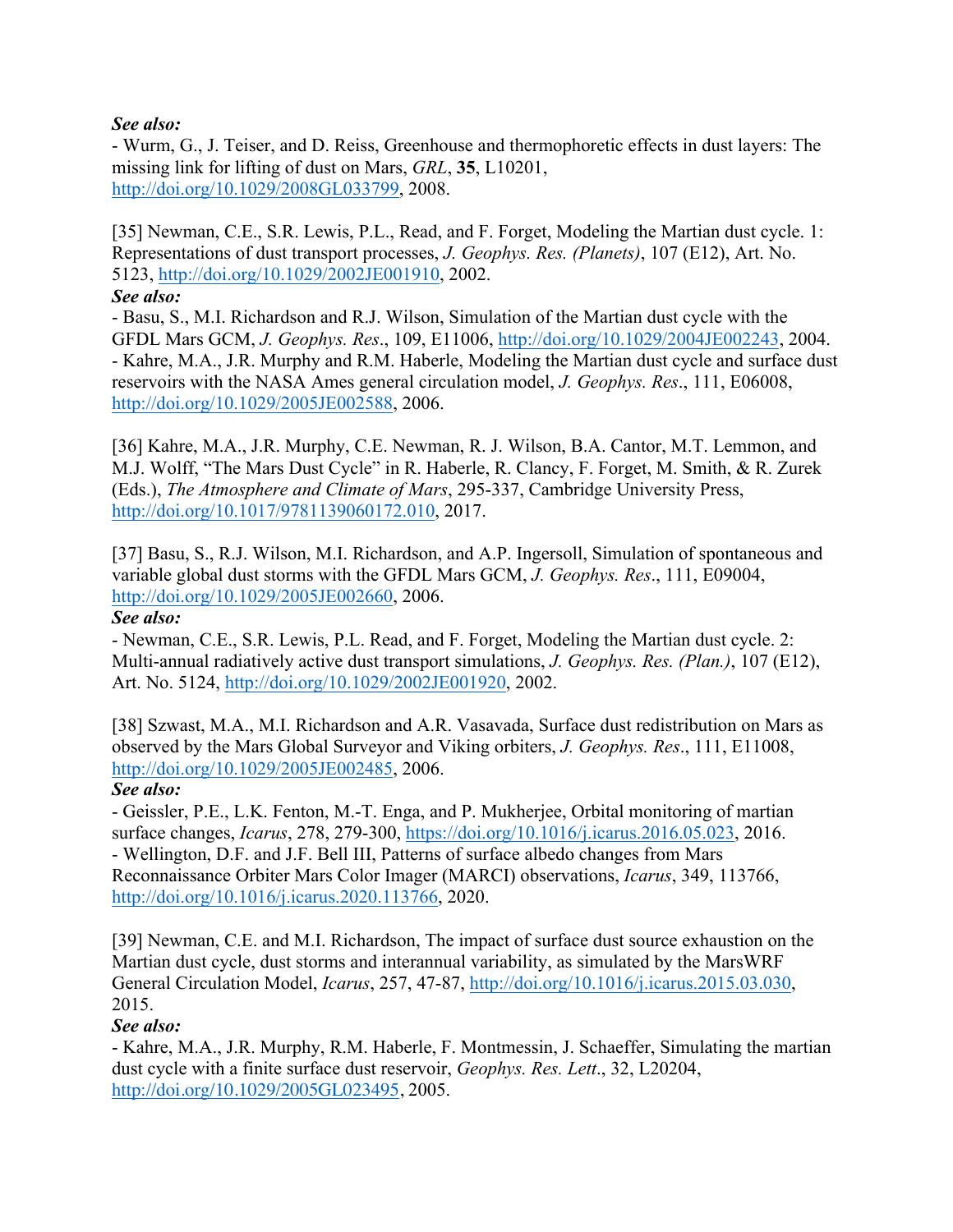- Mulholland, D.P., P.L. Read and S.R. Lewis, Simulating the interannual variability of major dust storms on Mars using variable lifting thresholds, *Icarus*, 223, 344-358, http://doi.org/10.1016/j.icarus.2012.12.003, 2013.

- Pankine, A.A. and A.P. Ingersoll, Interannual variability of Mars global dust storms: an example of self-organized criticality? *Icarus*, 170, 514–518, http://doi.org/10.1016/j.icarus.2004.04.006, 2004.

- Pankine, A.A. and A.P. Ingersoll, Interannual Variability of Martian Global Dust Storms Simulations with a Low-Order Model of the General Circulation, *Icarus*, 155, 299–323, http://doi.org/10.1006/icar.2001.6757, 2002.

[40] Kahre, M.A., R.J. Wilson, J.L. Hollingsworth, R.M. Haberle, and F. Montmessin, Coupling Mars' dust and water cycles: Effects on dust lifting vigor, spatial extent and seasonality, Fourth International Workshop on the Mars Atmosphere: Modelling and Observations, http://wwwmars.lmd.jussieu.fr/paris2011/abstracts/kahre\_paris2011.pdf, 2011.

[41] Lewis, S.R., P.L. Read, B.J. Conrath, J.C. Pearl, and M.D. Smith, Assimilation of thermal emission spectrometer atmospheric data during the Mars Global Surveyor aerobraking period, *Icarus*, 192(2), 327-347, http://doi.org/10.1016/j.icarus.2007.08.009, 2007. *See also:*

- Lee, C., G. Lawson, M.I. Richardson, J.L. Anderson, N. Collins, T. Hoar, and M.A. Mischna, Demonstration of ensemble data assimilation for Mars using DART, MarsWRF, and radiance observations from MGS TES, *J. Geophys. Res*., http://doi.org/1029/2011JE003815, 2011. - Montabone, L., K. Marsh, S.R. Lewis, P.L. Read, M.D. Smith, J. Holmes, A. Spiga, D. Lowe, and A. Pamment, The Mars Analysis Correction Data Assimilation (MACDA ) Dataset V1.0, *Geosci. Data J.*, 1: 129-139. http://doi.org/10.1002/gdj3.13, 2014.

[42] Lewis, S.R., P.L. Read, and M. Collins, Martian atmospheric data assimilation with a simplified general circulation model: orbiter and lander networks, *Plan. Space Sci*., 44 (11), 1395-1409, https://doi.org/10.1016/S0032-0633(96)00058-X, 1996.

[43] Montabone et al., *Areostationary orbit: Benefits and Applications*, White Paper submitted to the 2023-2032 Planetary Science and Astrobiology Decadal Survey, https://mepag.jpl.nasa.gov/reports.cfm?expand=decadal, 2020.

[44] Gebhardt, C. and A. Abuelgasim, Scientific innovations from the Mars aerosol optical depth based on satellite data with a temporal resolution of hours, *Prog Earth Planet Sci*., 6, 31, https://doi.org/10.1186/s40645-019-0276-z, 2019.

[45] Newman, C.E., P.L. Read and S.R. Lewis, Investigating atmospheric predictability on Mars using breeding vectors in a general-circulation model, *Q. J. Royal Meteorol. Soc.*, 130, 2971- 2989, http://doi.org/10.1256/qj.03.209, 2004.

## *See also:*

- Rogberg, P., P.L. Read, S.R. Lewis, and L. Montabone, Assessing atmospheric predictability on Mars using numerical weather prediction and data assimilation, *Q. J. Royal Meteorol. Soc.*, 136, 1614-1635, http://doi.org/10.1002/qj.677, 2010.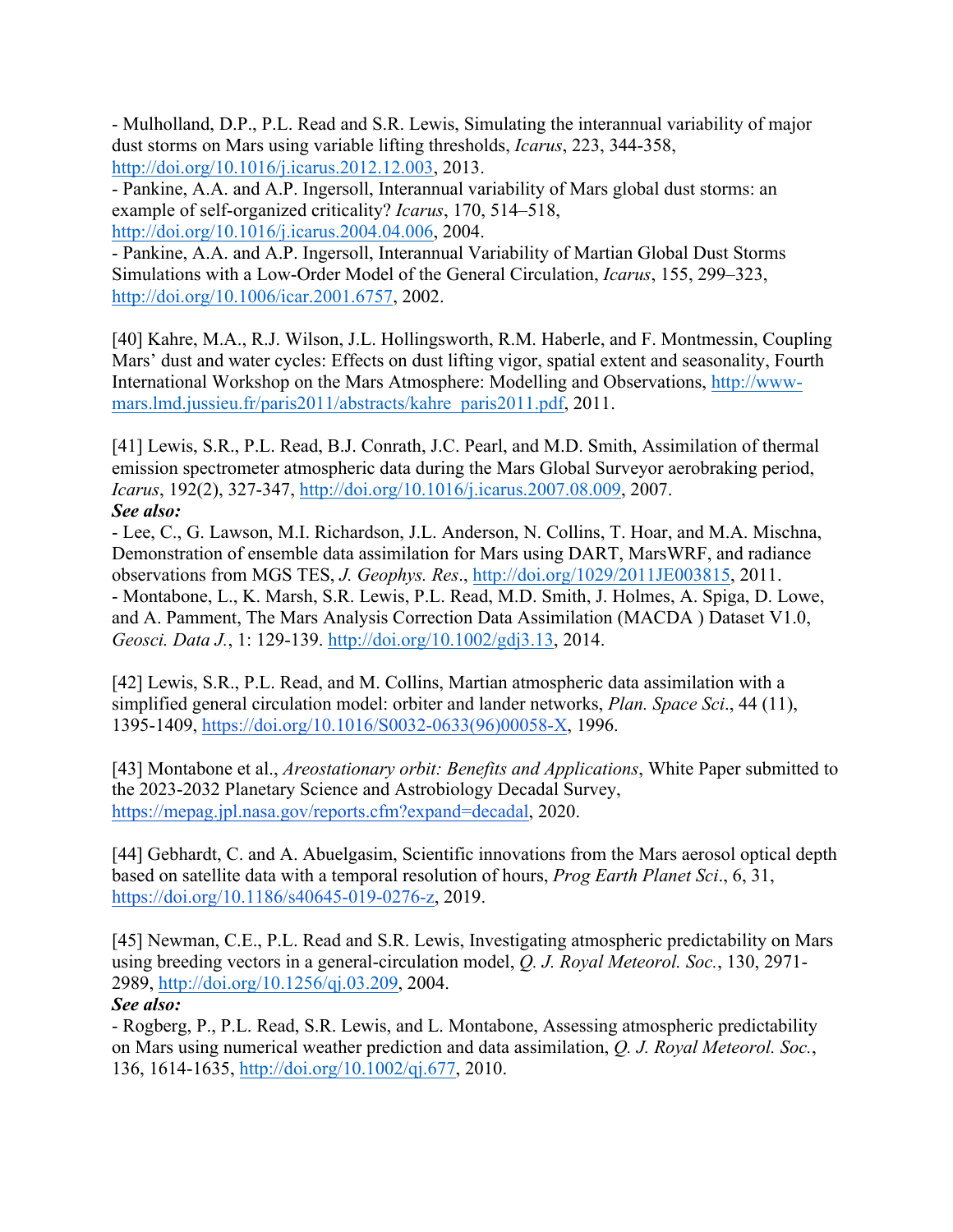[46] Navarro, T., F. Forget, E. Millour, S.J. Greybush, E. Kalnay, and T. Miyoshi, The challenge of atmospheric data assimilation on Mars, *Earth Space Sci.*, 4, 690-722, https://doi.org/10.1002/2017EA000274, 2017.

[47] Shao, Y., K.-H. Wyrwoll, A. Chappell, J. Huang, Z. Lin, G.H. McTainsh, M. Mikami, T.Y. Tanaka, X. Wang, and S. Yoon, Dust cycle: An emerging core theme in Earth system science, *Aeolian Res.*, 2 (4), 181-204, https://doi.org/10.1016/j.aeolia.2011.02.001, 2011. *See also:*

- Marticorena, B., G. Bergametti, B. Aumont, Y. Callot, C. N'Doumé, and M. Legrand, Modeling the atmospheric dust cycle: 2. Simulations of Saharan dust sources, *J. Geophys. Res*., 102, 4387- 4404, https://doi.org/10.1029/96JD02964, 1997.

[48] Kok, J.F., E.J.R. Parteli, T.I. Michaels and D.B. Karam, The physics of wind-blown sand and dust, *Reports on Progress in Physics*, 75, http://doi.org/10.1088/0034-4885/75/10/106901, 2012.

## *See also:*

- Bagnold, R.A., The movement of desert sand, *Proc. R. Soc. Lond. A*, 157 (892), 594–620, http://doi.org/10.1098/rspa.1936.0218, 1936.

[49] Sullivan, R. and J.F. Kok, Aeolian saltation on Mars at low wind speeds, *J. Geophys. Res. (Plan.)*, 122, 2111-2143, http://doi.org/10.1002/2017JE005275, 2017. *See also:*

- Kok, J. F., Difference in the wind speeds required for initiation versus continuation of sand transport on Mars: Implications for dunes and dust storms, *Phys. Rev. Lett*., 104, 074502, http://doi.org/10.1103/PhysRevLett.104.074502, 2010.

[50] Greeley, R., R. Leach, B. White, J. Iversen, and J. Pollack, Threshold wind speeds for sand on Mars: Wind tunnel simulations, *Geophys. Res. Lett*., 7, 121-124, https://doi.org/10.1029/GL007i002p00121, 1980.

## *See also:*

- White, B.R., Soil transport by wind on Mars, *J. Geophys. Res.*, 84, 4643-4651, https://doi.org/10.1029/JB084iB09p04643, 1979.

- Merrison, J.P., H. Bechtold, H. Gunnlaugsson, A. Jensen, K. Kinch, P. Nornberg, and K. Rasmussen, An environmental simulation wind tunnel for studying Aeolian transport on Mars, *Plan. Space. Sci.* (56) 3-4, pp. 426-437, http://doi.org/10.1016/j.pss.2007.11.007, 2008.

[51] Merrison, J.P., H.P. Gunnlaugsson, P. Nørnberg, A.E. Jensen, and K.R. Rasmussen, Determination of the wind induced detachment threshold for granular material on Mars using wind tunnel simulations, *Icarus*, 191 (2), 568-580, https://doi.org/10.1016/j.icarus.2007.04.035, 2007.

[52] Musiolik, G., M. Kruss, T. Demirci, B. Schrinski, J. Teiser, F. Daerden, M.D. Smith, L. Neary, and G. Wurm, G., Saltation under Martian gravity and its influence on the global dust distribution, *Icarus*, 306, 25-31, http://doi.org/10.1016/j.icarus.2018.01.007, 2018.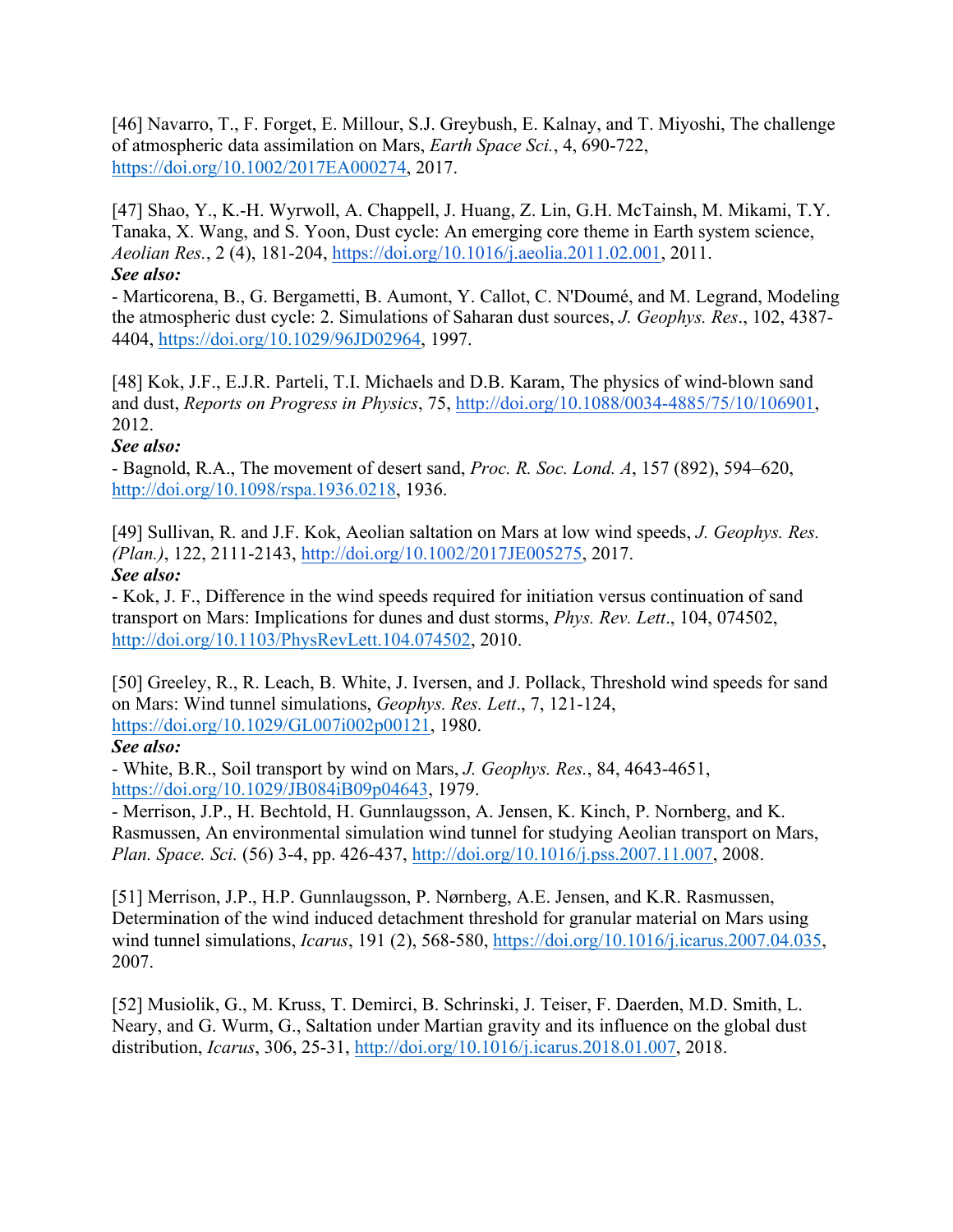[53] Swann, C., D.J. Sherman, and R.C. Ewing, Experimentally derived thresholds for windblown sand on Mars, *Geophys. Res. Lett.*, 47, e2019GL084484, http://doi.org/10.1029/2019GL084484, 2020.

[54] Pollack, J.B., R. Haberle, R. Greeley, and J. Iversen, Estimates of the wind speeds required for particle motion on Mars, *Icarus*, 29, 395-417, https://doi.org/10.1016/0019-1035(76)90141- X, 1976.

[55] Esposito, F., R. Molinaro, C.I. Popa, C. Molfese, F. Cozzolino, L. Marty, K. Taj-Eddine, G. Di Achille, G. Franzese, S. Silvestro, and G.G. Ori, The role of the atmospheric electric field in the dust-lifting process, *Geophys. Res. Lett*., 43, 5501-5508, http://doi.org/10.1002/2016GL068463, 2016.

### *See also:*

- Kok, J.F. and N.O. Renno, Enhancement of the emission of mineral dust aerosols by electric forces, *Geophys. Res. Lett*., 33, L19S10, http://doi.org/10.1029/2006GL026284, 2006.

[56] Ayoub, F., J-P. Avouac, C.E. Newman, M.I. Richardson, A. Lucas, S. Leprince, and N.T. Bridges, Threshold for sand mobility on Mars calibrated from seasonal variations of sand flux, *Nat. Comm.*, 5, 5096, http://doi.org/10.1038/ncomms6096, 2014.

[57] Bridges, N.T., R. Sullivan, C.E. Newman, S. Navarro, J. van Beek, R.C. Ewing, F. Ayoub, S. Silvestro, O. Gasnault, S. Le Mouélic, M.G.A. Lapotre, and W. Rapin, Martian aeolian activity at the Bagnold Dunes, Gale Crater: The view from the surface and orbit, *J. Geophys. Res. Plan.*, 122, 2077-2110, http://doi.org/10.1002/2017JE005263, 2017.

[58] Sullivan, R., R. Greeley, M. Kraft, G. Wilson, M. Golombek, K. Herkenhoff, J. Murphy, and P. Smith, Results of the Imager for Mars Pathfinder windsock experiment, *J. Geophys. Res*., 105 (E10), 24547-24562, http://doi.org/10.1029/1999JE001234, 2000.

[59] Bridges, N.T., F. Ayoub, J.-P. Avouac, S. Leprince, A. Lucas, and S. Mattson, Earth-like sand fluxes on Mars, *Nature*, 485 (7398), 339-342, https://doi.org/10.1038/nature11022, 2012. *See also:*

- Silvestro, S., D.A. Vaz, R.C. Ewing, A.P. Rossi, L.K. Fenton, T.I. Michaels, J. Flahaut, and P.E. Geissler, Pervasive aeolian activity along rover Curiosity's traverse in Gale Crater, Mars, *Geology*, 41 (4), 483-486, https://doi.org/10.1130/G34162.1, 2013.

- Chojnacki, M., M. Banks, and A. Urso, Wind-driven erosion and exposure potential at Mars 2020 Rover candidate-landing sites, *J. Geophys. Res.( Plan.)*, 123, 468-488, http://doi.org/10.1002/2017JE005460, 2018.

- Baker, M.M., M.G.A. Lapotre, M.E. Minitti, C.E. Newman, R. Sullivan, C.M. Weitz, D.M. Rubin, A.R. Vasavada, N.T. Bridges, and K.W. Lewis, The Bagnold Dunes in southern summer: Active sediment transport on Mars observed by the Curiosity rover, *Geophys. Res. Lett*., 45, 8853-8863, http://doi.org/10.1029/2018GL079040, 2018.

[60] Newman, C.E., M. de la Torre, J. Pla-Garcia, T. Bertrand, M.A. Kahre, R.J. Wilson, F. Daerden, L. Neary, S.R. Lewis, F. Forget, A. Spiga, R. Sullivan, M.I. Richardson, A. Sanchez-Lavega, D. Viudez-Moreiras, B. Chide, and J.A. Rodriguez-Manfredi, Multi-model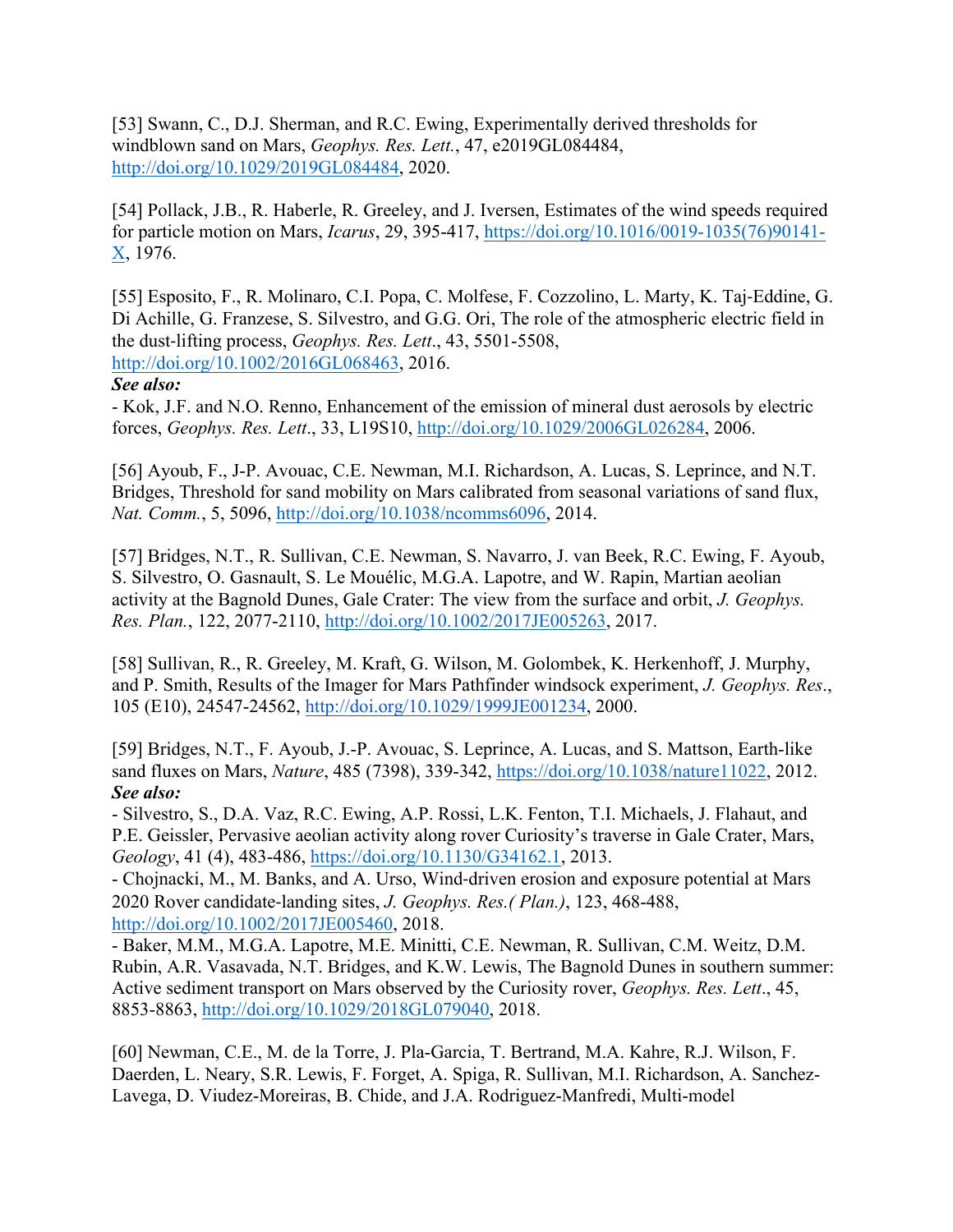meteorological and aeolian predictions for Mars 2020 and the Jezero crater region, *under review* at Space Science Reviews, https://bit.ly/MultiModelMetComparison, 2020. *See also:*

- Kass, D.M., J.T. Schofield, T.I. Michaels, S.C.R. Rafkin, M.I. Richardson, and A.D. Toigo, Analysis of atmospheric mesoscale models for entry, descent, and landing, *J. Geophys. Res.*, 108 (E12), 8090, http://doi.org/10.1029/2003JE002065, 2003.

- Bertrand, T., A. Spiga, S.C.R. Rafkin, A. Colaitis, F. Forget, and E. Millour, An intercomparison of Large-Eddy Simulations of the Martian daytime convective boundary layer, http://www.geosci-model-dev-discuss.net/gmd-2016-241, *under review at Geoscientific Model Development*, 2016.

[61] Newman, C.E., J. Gómez-Elvira, M. Marin, S. Navarro, J. Torres, M.I. Richardson, J.M. Battalio, S.D. Guzewich, R. Sullivan, M. de la Torre, A.R. Vasavada, N.T. Bridges, Winds measured by the Rover Environmental Monitoring Station (REMS) during the Mars Science Laboratory (MSL) rover's Bagnold Dunes Campaign and comparison with numerical modeling using MarsWRF, *Icarus*, 291, 203-231, http://doi.org/10.1016/j.icarus.2016.12.016, 2017.

[62] Huang, Y. and X. Peng, Improvement of the Mellor–Yamada–Nakanishi–Niino Planetary Boundary-Layer Scheme Based on Observational Data in China, *Boundary-Layer Meteorol.*, 162**,** 171-188, https://doi.org/10.1007/s10546-016-0187-0, 2017.

### *See also:*

- Bhumralkar, C.M., *A survey of Parameterization Techniques for the Planetary Boundary Layer in Atmospheric Circulation Models*. Defense Advanced Research Projects Agency R-1653- ARPA. ARPA order No. 189-1. 84pp., https://apps.dtic.mil/sti/pdfs/ADA013119.pdf, 1975.

[63] Rafkin, S. et al., *The Value of Landed Meteorological Investigations on Mars: The Next Advance for Climate Science*, White Paper submitted to the 2013-2022 Planetary Science Decadal Survey, https://www.boulder.swri.edu/~rafkin/MarsMet/MarsSfcMet.pdf, 2009.

[64] Ruff, S.W. and P.R. Christensen, Bright and dark regions on Mars: Particle size and mineralogical characteristics based on Thermal Emission Spectrometer data, *J. Geophys. Res*., 107 (E12), 5127, http://doi.org/10.1029/2001JE001580, 2002.

[65] Wells, E.N., J. Veverka, and P. Thomas, Mars: Experimental study of albedo changes caused by dust fallout, *Icarus*, 58 (3), 331-338, https://doi.org/10.1016/0019-1035(84)90079-4, 1984.

## *See also:*

- Bell, J. F., M.J. Wolff, P.B. James, R.T. Clancy, S.W. Lee, and L.J. Martin, Mars surface mineralogy from Hubble Space Telescope imaging during 1994-1995: Observations, calibration, and initial results, J. Geophys. Res., 102 (E4), 9109-9123, http://doi.org/10.1029/96JE03990, 1997.

[66] Bridges, N.T. and D.R. Muhs, "Duststones on Mars: Source, Transport, Deposition, and Erosion" in *Sedimentary Geology of Mars* (J. Grotzinger and R. Milliken, eds.), 169-182, SEPM Spec. Publ. 102, Society for Sedimentary Geology, Tulsa, https://doi.org/10.2110/pec.12.102.0169, 2012.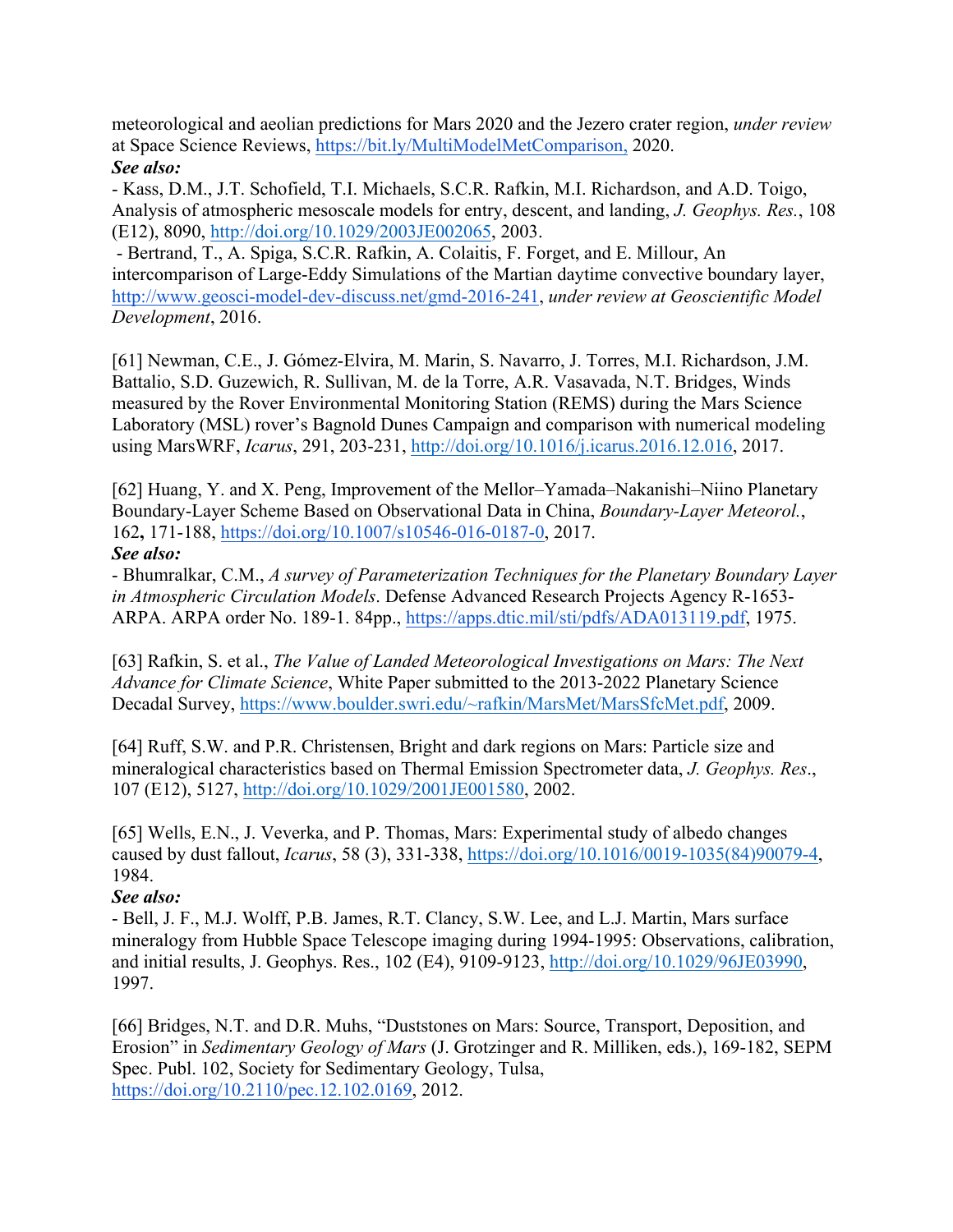[67] Yin, D., S. Nickovic, and W.A. Sprigg, The impact of using different land cover data on wind-blown desert dust modeling results in the southwestern United States, Atmos. Environ., 41 (10), 2214-2224, https://doi.org/10.1016/j.atmosenv.2006.10.061, 2007.

[68] Titus et al., *Aeolian Processes and Landforms Across the Solar System: Science and Technology Requirements for the Next Decade*, White Paper submitted to the 2023-2032 Planetary Science and Astrobiology Decadal Survey, https://mepag.jpl.nasa.gov/reports.cfm?expand=decadal, 2020.

[69] Kinch, K.M., J.F. Bell III, W. Goetz, J.R. Johnson, J. Joseph, M.B. Madsen, and J. Sohl-Dickstein, Dust deposition on the decks of the Mars Exploration Rovers: 10 years of dust dynamics on the Panoramic Camera calibration targets, *Earth Space Sci.*, 2, 144-172, http://doi.org/10.1002/2014EA000073, 2015.

### *See also:*

- Johnson, J.R., W.M. Grundy, and M.T. Lemmon, Dust deposition at the Mars Pathfinder landing site: observations and modeling of visible/near-infrared spectra, *Icarus*, 163 (2), 330- 346, https://doi.org/10.1016/S0019-1035(03)00084-8, 2003.

- Stella, P.M. and J.A. Herman, The Mars surface environment and solar array performance, *2010 35th IEEE Photovoltaic Specialists Conference*, Honolulu, HI, 2010, pp. 002631-002635, http://doi.org/10.1109/PVSC.2010.5617185, 2010.

- Vicente-Retortillo, Á., G.M. Martínez, N. Renno, C.E. Newman, I. Ordonez-Etxeberria, M.T. Lemmon, M.I. Richardson, R. Hueso, and A. Sánchez-Lavega, Seasonal deposition and lifting of dust on Mars as Observed by the Curiosity Rover, *Sci. Rep.*, 8, 17576, https://doi.org/10.1038/s41598-018-35946-8, 2018.

- Yingst, R.A., S. Bray, K. Herkenhoff, M. Lemmon, M.E. Minitti, M.E. Schmidt, K.S. Edgett, D.M. Fey, and L.C. Kah, Dust cover on Curiosity's Mars Hand Lens Imager (MAHLI) calibration target: Implications for deposition and removal mechanisms, *Icarus*, 351, 113872, https://doi.org/10.1016/j.icarus.2020.113872, 2020.

[70] Bertrand, T., R.J. Wilson, M.A. Kahre, R. Urata, and A. Kling, Simulation of the 2018 global dust storm on Mars using the NASA Ames Mars GCM: A multitracer approach, *J. Geophys. Res. (Plan.)*, 125, e2019JE006122, https://doi.org/10.1029/2019JE006122, 2020. *See also:*

- Wang, H., R.W. Zurek and M.I. Richardson, Relationship between frontal dust storms and transient eddy activity in the northern hemisphere of Mars as observed by Mars Global Surveyor, *J. Geophys. Res*., 110, E07005, http://doi/10.1029/2005JE002423, 2005.

- Hinson, D.P., H. Wang, and M.D. Smith, A multi-year survey of dynamics near the surface in the northern hemisphere of Mars: Short-period baroclinic waves and dust storms, *Icarus*, 219 (1), 307-320, https://doi.org/10.1016/j.icarus.2012.03.001, 2012.

- Toigo, A.D., M.I. Richardson, H. Wang, S.D. Guzewich, and C.E. Newman, The cascade from local to global dust storms on Mars: Temporal and spatial thresholds on thermal and dynamical feedback, *Icarus*, 302, 514-536, http://doi.org/10.1016/j.icarus.2017.11.032, 2018.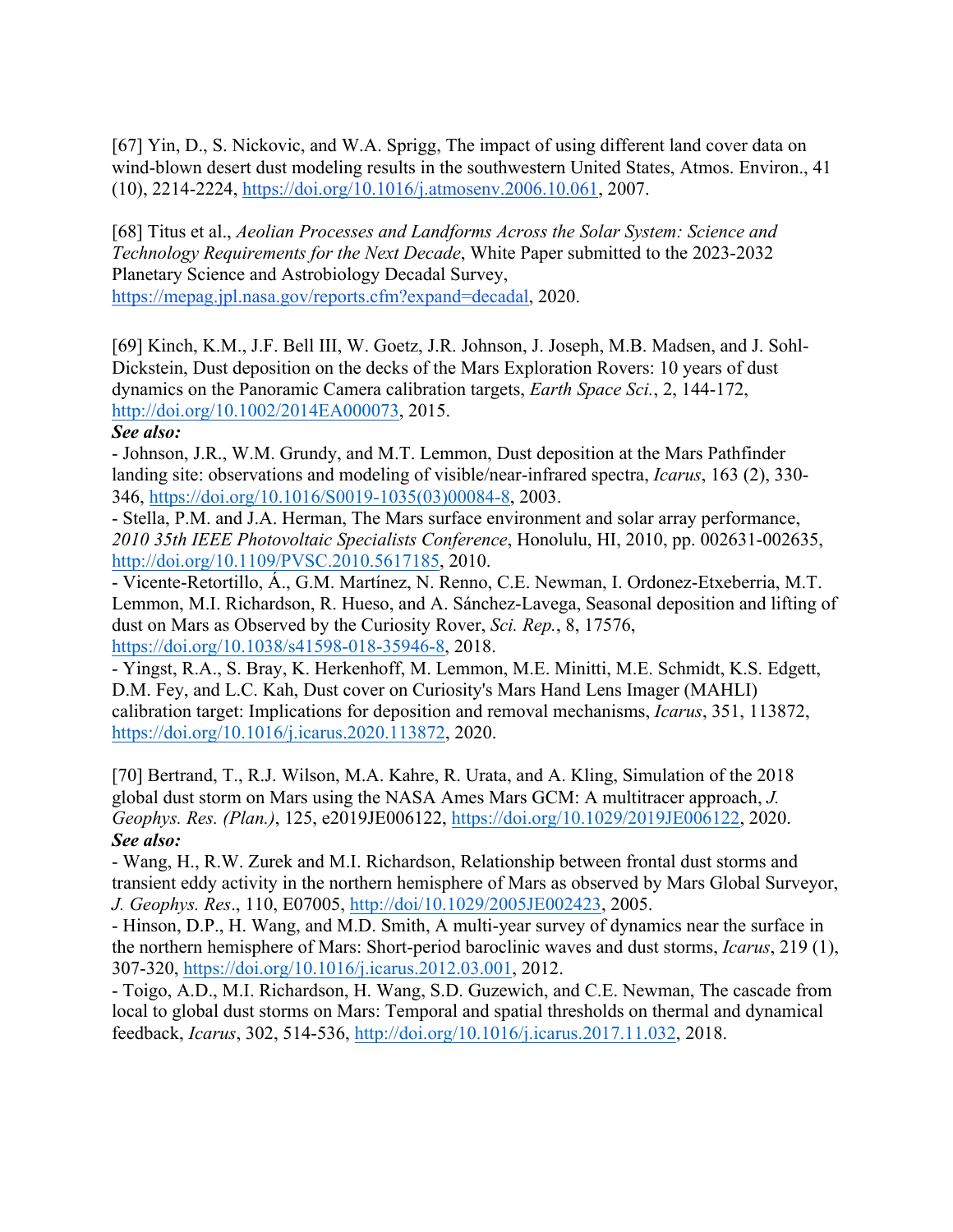[71] Rafkin, S.C.R., M.R.V. Sta. Maria, and T.I. Michaels, Simulation of the atmospheric thermal circulation of a Martian volcano using a mesoscale numerical model, *Nature*, 419, 697– 699, http://doi.org/10.1038/nature01114, 2002.

### *See also:*

- Spiga, A., J. Faure, J.-B. Madeleine, A. Määttänen, and F. Forget, Rocket dust storms and detached dust layers in the Martian atmosphere, *J. Geophys. Res. Planets*, 118, 746-767, http://doi.org/10.1002/jgre.20046, 2013.

[72] Gillespie, H.E., S.J. Greybush, and R.J. Wilson, An investigation of the encirclement of Mars by dust in the 2018 global dust storm using EMARS, *J. Geophys. Res. (Plan.)*, 125 e2019JE006106, https://doi.org/10.1029/2019JE006106, 2020.

[73] Pollack, J.B., D.S. Colburn, F.M. Flasar, R. Kahn, C.E. Carlston, and D. Pidek, Properties and effects of dust particles suspended in the Martian atmosphere, *J. Geophys. Res.*, 84 (B6), 2929-2945, http://doi.org/10.1029/JB084iB06p02929, 1979.

[74] Banfield, D., D.W. Schindel, S. Tarr, and R.W. Dissly, A Martian acoustic anemometer, *J. Acoustic. Soc. Am.*, 140 (2), 1420-1428, https://doi.org/10.1121/1.4960737, 2016. *See also:*

- White, R.D., I. Neeson, E.S. Schmid, J. Merrison, J.J. Iversen, and D. Banfield, Flow Testing of a Sonic Anemometer for the Martian Environment, AIAA Scitech 2020 Forum, https://doi.org/10.2514/6.2020-0712, 2020.

[75] Scaccabarozzi, D., B. Saggin, C. Pagliara, M. Magni, M. Tarabini, F. Esposito, C. Molfese, F. Cozzolino, F. Cortecchia, G. Dolnikov, I. Kuznetsov, A. Lyash, and A. Zakharov, MicroMED, design of a particle analyzer for Mars, *Measurement*, 122, 466-472, https://doi.org/10.1016/j.measurement.2017.12.041, 2018.

[76] Merrison, J.P., H.P. Gunnlaugsson, K. Kinch, T.L. Jacobsen, A.E. Jensen, P. Nørnberg, and H. Wahlgreen, An integrated laser anemometer and dust accumulator for studying wind-induced dust transport on Mars, *Plan. Space Sci.*, *54* (11), 1065-1072, https://doi.org/https://doi.org/10.1016/j.pss.2006.05.026, 2006.

#### *See also:*

- Banfield, D., R.J. Sullivan, and B.M. Truesdail, *Saltation Sensor*, Planetary Instrument Concepts for the Advancement of Solar System Observations project abstract, https://techport.nasa.gov/view/94426, 2018.

[77] Diniega et al., *A Critical Gap: In situ Measurements of Surface-Atmosphere Interactions Beyond Earth*, White Paper submitted to the 2023-2032 Planetary Science and Astrobiology Decadal Survey, https://mepag.jpl.nasa.gov/reports.cfm?expand=decadal, 2020.

[78] Dundas et al., *Current activity on the Martian surface: A key subject for future exploration*, White Paper submitted to the 2023-2032 Planetary Science and Astrobiology Decadal Survey, https://mepag.jpl.nasa.gov/reports.cfm?expand=decadal, 2020.